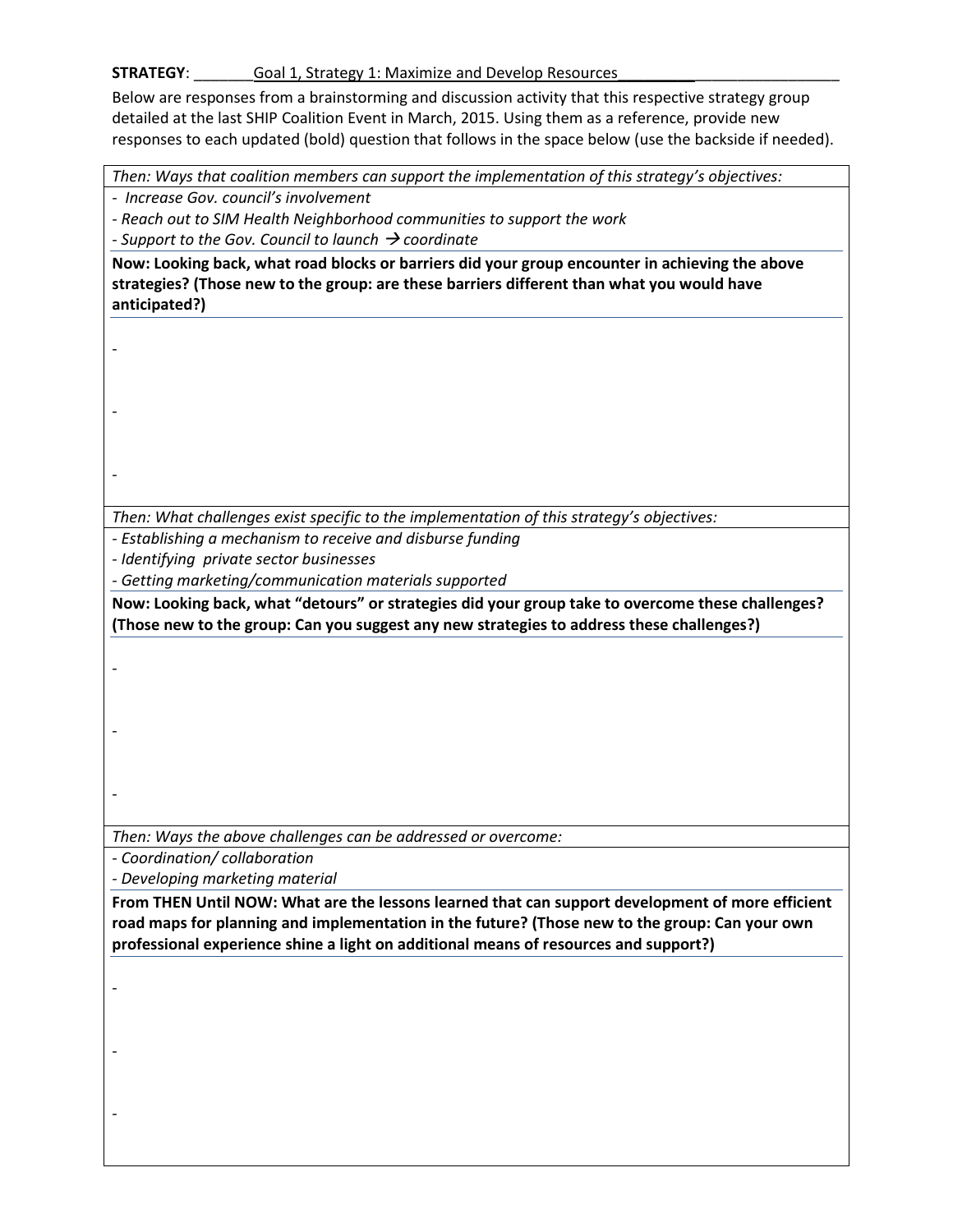## **STRATEGY:** \_\_\_\_\_\_\_\_\_\_ Goal 1, Strategy 2: Build Support for Change

Below are responses from a brainstorming and discussion activity that this respective strategy group detailed at the last SHIP Coalition Event in March, 2015. Using them as a reference, provide new responses to each updated (bold) question that follows in the space below (use the backside if needed).

*Then: Ways that coalition members can support the implementation of this strategy's objectives:* 

*- Use SHIP coalition as a mechanism for reporting out SHIP activities and other coalitions* 

*- Town Hall(s) within each county so that [public] may be informed of activities* 

*- Clear understanding of mission/vision/goals of other coalition and create a mechanism for reporting back and help support alignment- not happy at micro level* 

**Now: Looking back, what road blocks or barriers did your group encounter in achieving the above strategies? (Those new to the group: are these barriers different than what you would have anticipated?)** 

*Then: What challenges exist specific to the implementation of this strategy's objectives:* 

*- Competing messages- need a communication strategy (i.e., how does SHIP connect to SIM)* 

*- Resources (obviously)* 

*-* How often are "back-bones" of each strategy coming together (i.e., the different decisions made @ *each meeting- how does it come together?)* 

*- No Consistency* 

-

-

-

-

-

-

**Now: Looking back, what ͞detours͟ or strategies did your group take to overcome these challenges? (Those new to the group: Can you suggest any new strategies to address these challenges?)**

*Then: Ways the above challenges can be addressed or overcome:* 

*- DPHI will coordinate forums/ doing the interviews/synthesizing the information* 

*- Identify what each coalition is doing to determine needs and recognize how to support their work* 

**From THEN Until NOW: What are the lessons learned that can support development of more efficient road maps for planning and implementation in the future? (Those new to the group: Can your own professional experience shine a light on additional means of resources and support?)** 

-

-

-